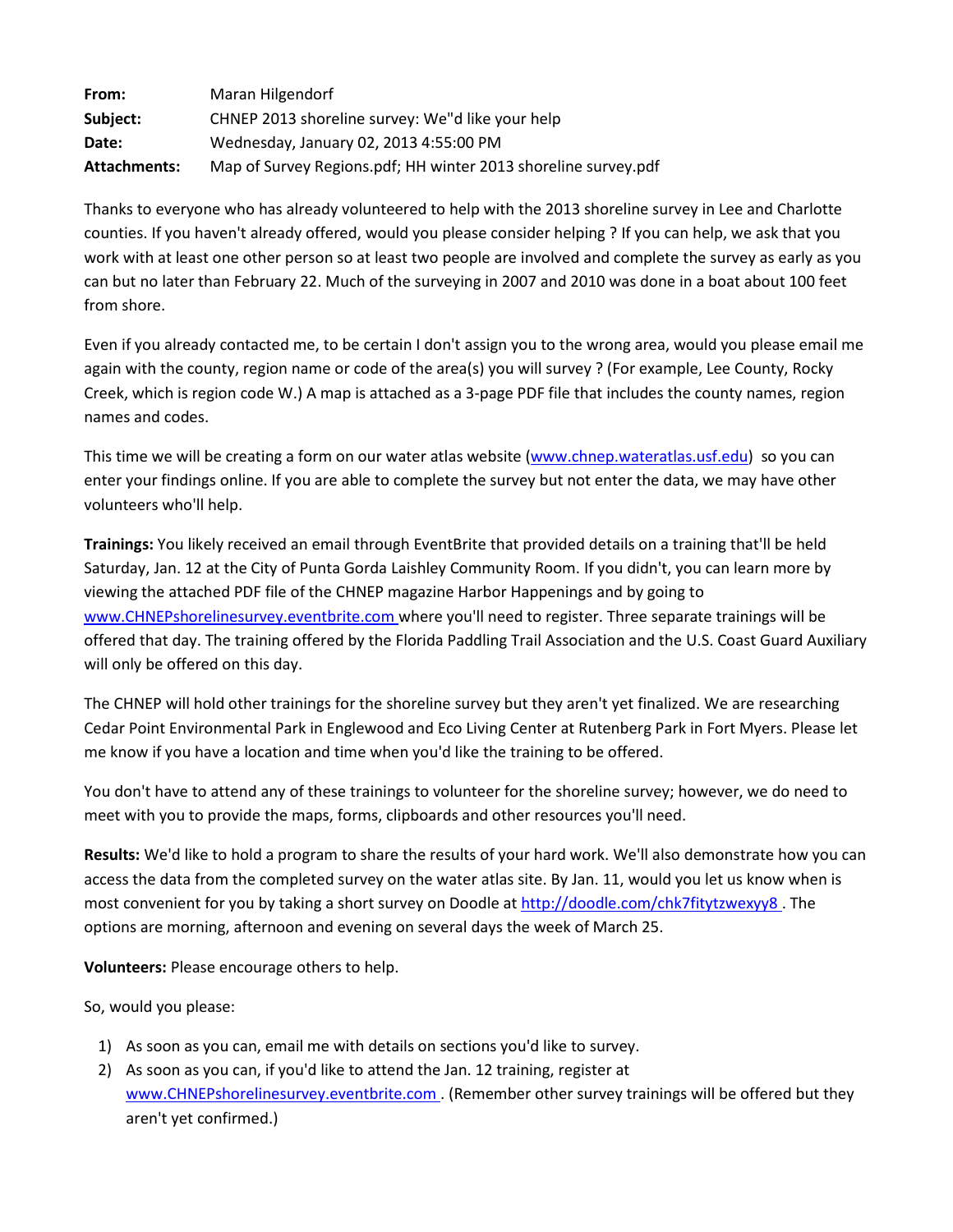- 3) By Jan. 11, complete the survey at <http://doodle.com/chk7fitytzwexyy8> to let us know your preferences for when we schedule the program to share the results.
- 4) Encourage others to help.

Thank you.

Maran Brainard Hilgendorf, Communications Manager [mhilgendorf@swfrpc.org](mailto:mhilgendorf@swfrpc.org) Charlotte Harbor National Estuary Program 1926 Victoria Ave, Fort Myers FL 33901 -3414 [www.CHNEP.org,](http://www.chnep.org/) 239/338-2556, Toll -free 866/835-5785 Phone extension 240 CHNEP: A partnership working to protect the natural environment of Florida from Venice to Bonita Springs to Winter Haven

| From:    | Maran Hilgendorf                                 |
|----------|--------------------------------------------------|
| Sent:    | Tuesday, August 21, 2012 3:35 PM                 |
| Subject: | CHNEP 2013 shoreline survey: We'd like your help |

You are receiving this message because you generously helped the Charlotte Harbor National Estuary Program (CHNEP) in 2007 or 2010 conduct a survey of the shoreline in Lee and Charlotte counties. The CHNEP is a partnership working to protect the natural environment of Florida from Venice to Bonita Springs to Winter Haven. The state of the shoreline helps indicate the health of the environment.

The Coastal Partnership Initiative [\(www.dep.state.fl.us/cmp/grants/fcpmgrants.htm\)](http://www.dep.state.fl.us/cmp/grants/fcpmgrants.htm) provided a grant to the CHNEP to conduct the survey again. The draft schedule is:

- through 2012: organize and recruit volunteers
- January-February 2013: train volunteers, conduct shoreline survey, input findings
- between March 19-29, 2013: hold meeting to share results analyzed to date
- no later than August 31, 2013: summarize findings for Harbor Happenings and distribute final report

I know it has been a few years but, would you please send me any suggestions you have to improve the project? Is there anything you'd like included in the training ? (You may have an interest in the Sept. 12 paddling orientation that'll be held in Lee County. A PDF flier is attached.) Did you need help entering your survey results? Did you need different materials to actually help conduct the survey ?

We're pleased that the Florida Paddling Trails Association is participating in the survey this year. Are there others you think may be willing to help?

The results will also be posted on the CHNEP water atlas where the results can be accessed by all. An article from a 2012 edition of the CHNEP magazine Harbor Happenings about the atlas is attached. A 2009 article about the 2007 survey is also attached.

We'll send another message once all the details are finalized. At that time we'll ask you to volunteer and to encourage others to volunteer.